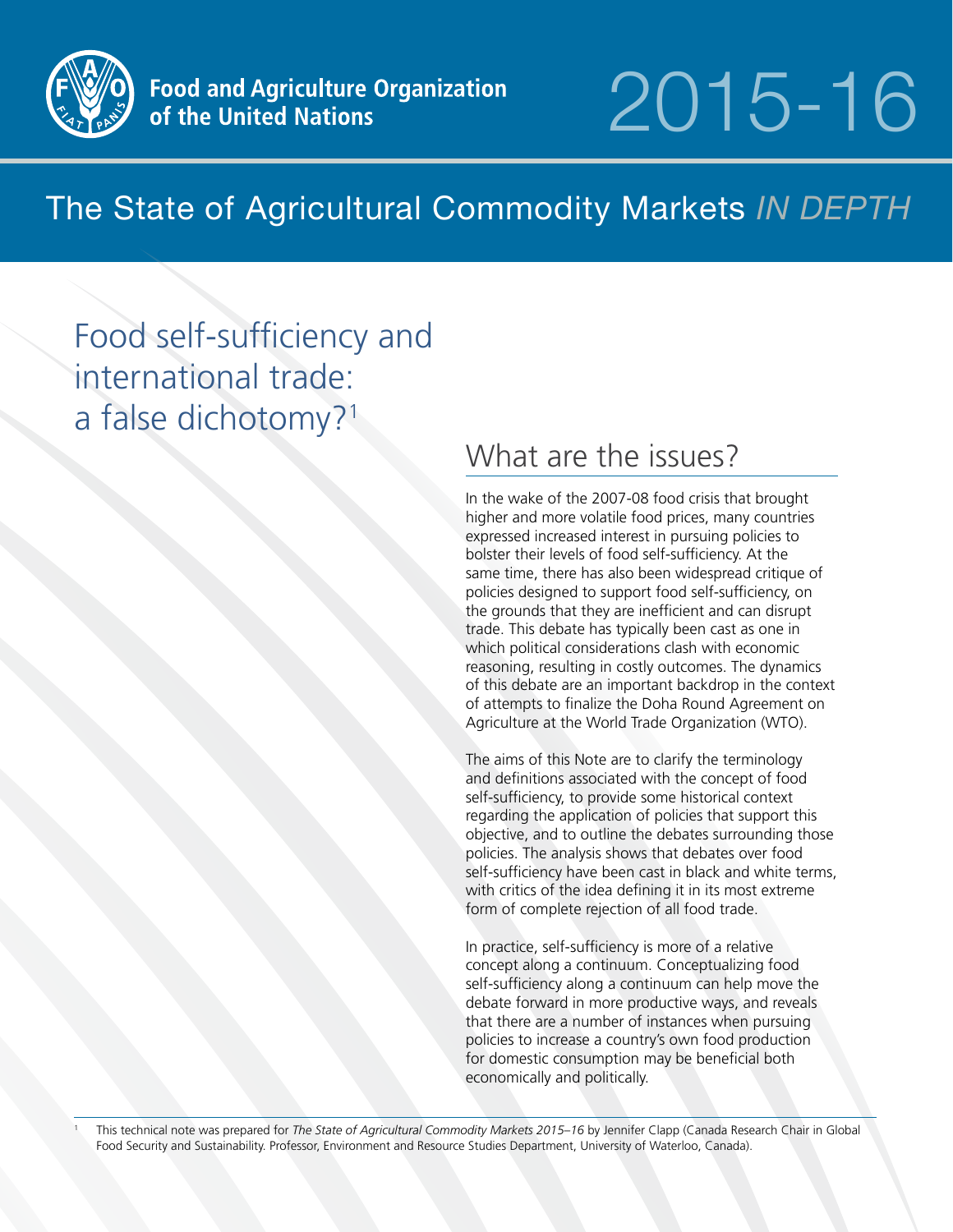## What is food self-sufficiency and how is it measured?

There are multiple understandings of food selfsufficiency that can apply at different levels of analysis (O'Hagen, 1975). According to FAO, "The concept of food self-sufficiency is generally taken to mean the extent to which a country can satisfy its food needs from its own domestic production" (FAO, 1999). This most basic definition can apply at the level of individuals, countries, or regions. In the context of debates on trade and food security, self-sufficiency typically refers to countries that seek to produce all or most of their own food for domestic consumption.

Figure 1 depicts this most basic understanding of food self-sufficiency, with the line representing where food production is equal to food consumption within a country. Individual countries can be plotted onto the diagram to show whether they fall above or below the self-sufficiency line (O'Hagen, 1975; Josling, 1975; Porkka *et al.,* 2013). In this figure, the axes could indicate total food production annually or per capita food production per day.

Although this basic definition is what most people think of when they hear the term food self-sufficiency,





*Source*: Author.

there is a lack of clarity on details when the concept is applied in practice. For example, if a country claims to be self-sufficient in food, does this mean that it does not engage in *any* international trade in foodstuffs? The answer to this question depends on how one further clarifies the definition of food self-sufficiency and how that understanding guides government policy choices.

At one extreme, food self-sufficiency can be defined as a country closing its borders to all food trade – both imports and exports – and concentrating its resources on its agriculture sector so as to be able to produce all of its food requirements domestically. In other words, this definition refers to a state practicing complete autarky in its food sector. Such an extreme policy stance does not apply in practice today, just as there no countries that practice completely free trade and rely on foreign markets for 100% of their food. All countries, even large food exporters that are fully self-sufficient, typically import at least some food. Even North Korea, the country with perhaps the most isolationist policies, still relies on some imports and food assistance for a portion of its domestic food needs (FAO, 2015).

A more practical application of the concept of food self-sufficiency is defined as a country producing a proportion of its own food needs that approaches or exceeds 100 percent of its food consumption. This definition does not exclude trade as a possibility, and instead expresses food self-sufficiency as a percentage, or ratio of consumption. This definition is less absolute with respect to where food is sourced, but still gives an idea of a country's self-capacity for food production. Countries that are self-sufficient may specialize their food production to some extent and import as well as export food. But in caloric terms, a self-sufficient country produces as much or more food than it consumes, even if some of the actual food items consumed by its population are different from those that it produces domestically.

This more pragmatic understanding of food selfsufficiency is captured by what the FAO terms the self-sufficiency ratio (SSR), which is defined as the percentage of food consumed that is produced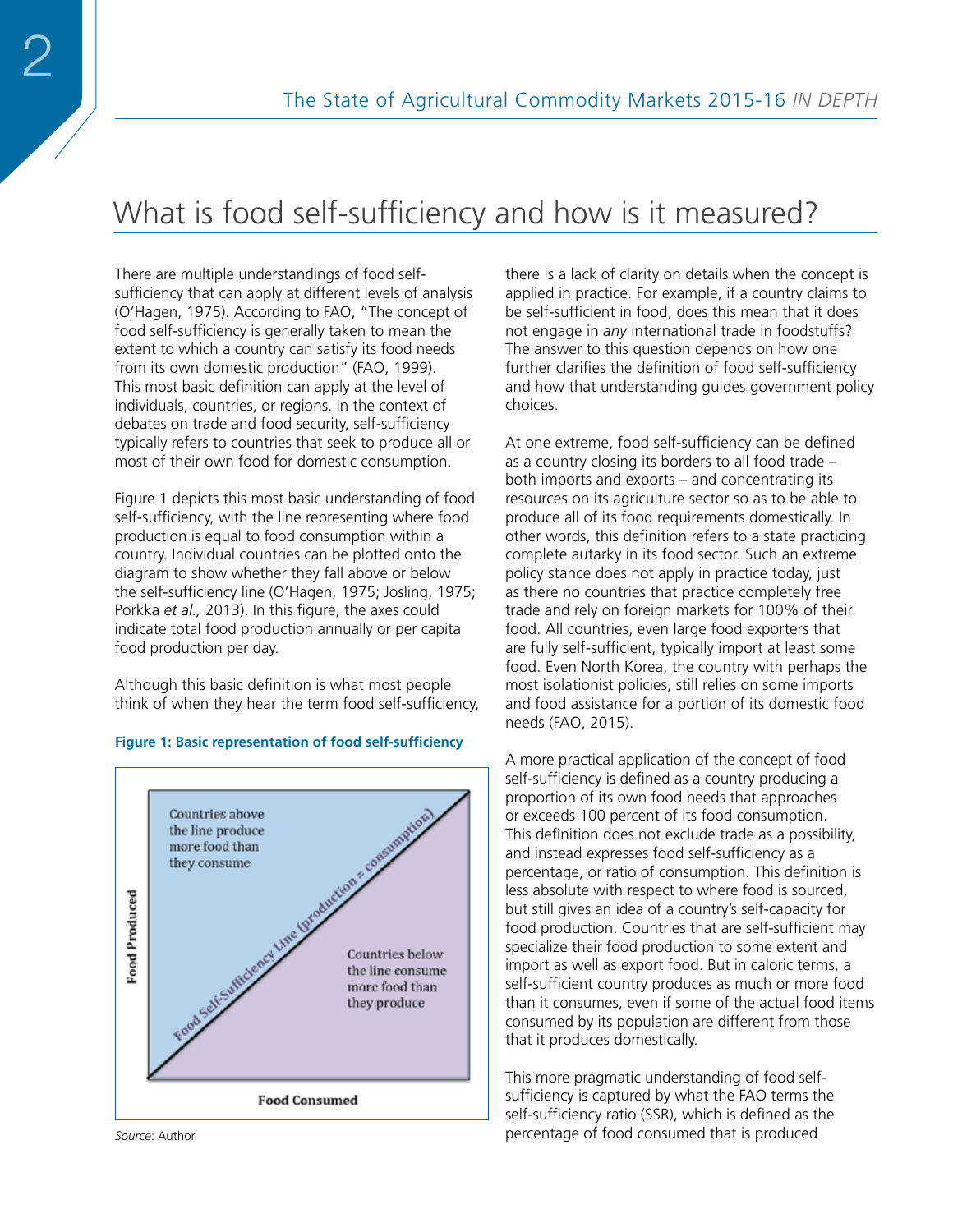domestically (FAO, 2012). The SSR is measured using the following equation with respect to food production and trade:

#### *Production x 100 / (Production + Imports – Exports)*

More precise measurements of the SSR also include changes in domestic stock levels (Puma *et al.*, 2015). The SSR is typically measured in calories or in volume of food produced, although it can also be expressed as a ratio of monetary value. The SSR can also be measured in terms of a specific commodity, such as wheat, maize, rice or diary, to give an indication of a country's capacity to produce its own needs for these commodities.

Another measure that captures self-sufficiency levels of countries focuses on dietary energy production (DEP) per capita within a country. This measure considers those countries that produce over 2500 kcal per capita per day to be self-sufficient as it is over this threshold that caloric intake is deemed to be required for an adequate diet (Porkka *et al.,* 2013).2

Food self-sufficiency is related to, but not the same as, measures of net food importing and net food exporting countries, which indicate whether countries import more than they export or vice versa. However, most net food exporting countries are self-sufficient by the SSR and DEP measures, and most net food importing countries are not considered self-sufficient by those measures.3 Using the SSR and/or DEP measures of food self-sufficiency, a country can be considered selfsufficient while still engaging in food trade.

It is important to note that food self-sufficiency is not an expression of food security, although the two can interact in important ways. The concept of food security does not include a consideration of the origin of food or a country's capacity to produce it, so long as it is available, accessible, nutritious, and stable across the preceding three elements. Food self-sufficiency is mainly concerned with the availability (i.e. supply) pillar of food security, and focuses on origin of food, or at least the domestic capacity to produce it in sufficient quantities. As will be discussed below, some also argue that the pursuit of food self-sufficiency supports stability in the food supply, while others stress that it can cause instability.

Some countries that are considered self-sufficient on a national scale can still have a proportion of their population experience hunger and malnutrition. Such countries may produce sufficient amounts of certain crops, such as grain, but they may still need to import significant amounts of fruits and vegetables to achieve a healthy diet. Some self-sufficient countries may also have higher poverty levels that hinder adequate access across the entire population. Other countries that are self-sufficient may have no problem in ensuring adequate and nutritious diets for their population.

At the same time, some countries may have an SSR well below 100 percent, but face no difficulty in securing imports and distributing it equitably. These countries typically have high incomes and can easily cover the cost of food imports out of earnings from their overall exports. Yet other countries that have an SSR below 100 percent may not be able to afford adequate imports to ensure food security for all. Each country faces its own unique circumstances with respect to its own productive capacity and ability to purchase food on international markets, as well as its ability to ensure equitable distribution within its borders. Some of these different possibilities and some examples are outlined in Table 1.

There are different interpretations of what constitutes an adequate diet in terms of caloric intake. Other factors besides calories also matter for adequate diets, including the nutritional content of the food. The caloric focus here merely captures the macronutrient needs for an adequate diet.

<sup>&</sup>lt;sup>3</sup> Some countries may import and re-export food items which may affect these measures.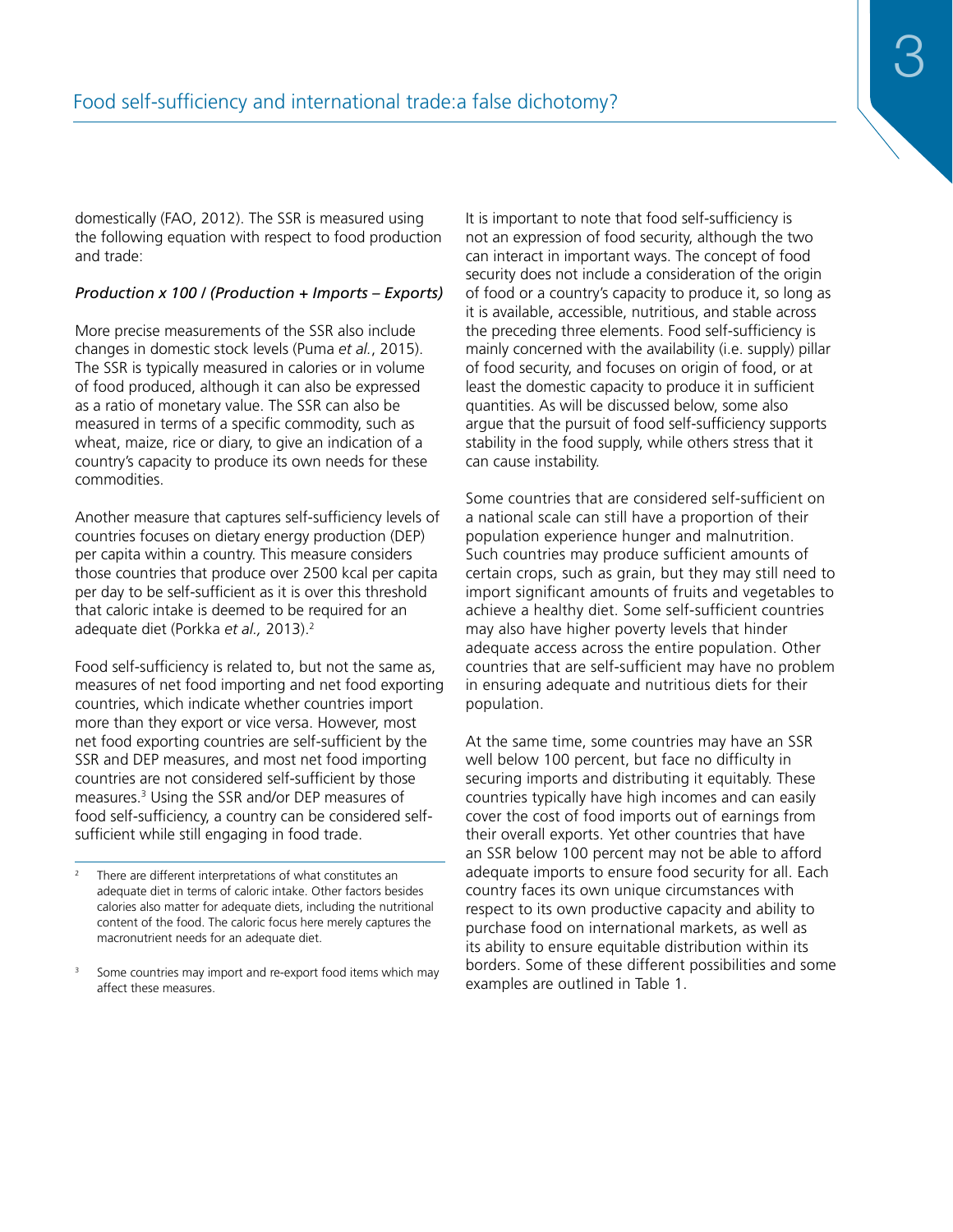|  |  |  | Table 1: Countries face different circumstances with respect to levels of food self-sufficiency and food security |
|--|--|--|-------------------------------------------------------------------------------------------------------------------|
|--|--|--|-------------------------------------------------------------------------------------------------------------------|

|                                                        | Countries with SSR<80%                                                                                                                                                                       | Countries with SSR>120%                                                                                                                                                                       | <b>Countries with</b><br>$SSR = 80-120%$                                                                                                                                                                                                                                                               |
|--------------------------------------------------------|----------------------------------------------------------------------------------------------------------------------------------------------------------------------------------------------|-----------------------------------------------------------------------------------------------------------------------------------------------------------------------------------------------|--------------------------------------------------------------------------------------------------------------------------------------------------------------------------------------------------------------------------------------------------------------------------------------------------------|
| Consumption at or above<br>adequate nutritional intake | These countries are net food<br>importers and easily meet their<br>domestic dietary needs (hunger<br>$< 5\%$ ).<br>Examples: Japan, United<br>Kingdom, Republic of Korea,<br>Iceland, Mexico | These countries typically meet<br>their dietary needs (hunger <<br>5%) and export surplus food.<br>Examples: United States of<br>America, Australia, Argentina,<br>Canada, Kazakhstan, Sweden | These countries roughly produce<br>the same amount of food that<br>they consume, meet dietary<br>needs (hunger $<$ 5%), and may<br>export some food.<br>Examples: South Africa, Brazil,<br>Russian Federation, Germany                                                                                 |
| Consumption below adequate<br>nutritional intake       | These countries are net food<br>importers but experience<br>elevated levels of hunger (>15<br>% of the population).<br>Examples: Liberia, Zimbabwe,<br>Namibia, Yemen, Mongolia,<br>Haiti    | These countries experience mild<br>(5-14.9%) or elevated (>15%)<br>levels of hunger. Some of these<br>countries still export food.<br>Examples: Pakistan, Guyana,<br>Thailand                 | These countries produce roughly<br>the same amount that they<br>consume, but experience mild<br>(5-14.9%) or elevated (>15%)<br>levels of hunger. Some of these<br>countries still export food.<br>Examples: India, Bolivia<br>(Plurinational State of, United<br>Republic of Tanzania, Chad,<br>China |

*Examples of SSR by country based on information in Puma et al., 2015 (for the 2005-09 period), p. 10 (reproduced below in Figure 2) and compared with FAO 2015 Hunger Map.*

## Trends in food self-sufficiency

In the 1970s, most countries were largely food selfsufficient. According to O'Hagan, in reference to an FAO study on self-sufficiency measured by production of kilocalories per person per day, some 62 percent of the world's population lived in countries that were "approximately food self-sufficient", meaning that they had a ratio of self-sufficiency between 95 and 105 percent. The percentage of the global population living in countries that had under 95 percent selfsufficiency was 19 percent and the percentage living in countries with over 105 percent self-sufficiency was also 19 percent (O'Hagan 1975, p. 358).4

In a more recent estimate, Porkka *et al*. (2013) show that levels of self-sufficiency, measured in production per capita per day over 2500 kcal, has not changed markedly in the 1965-2005 period, with data showing that around 25 percent of the world's population produces over that caloric threshold, while 75 percent is under it. However, data from this study show that the percentage of the world's population producing

under 2 000 kcal/day has declined significantly since the 1965s. In other words, collectively, the countries producing under the 2500 kcal threshold have nonetheless still increased production since that time. Puma *et al*. conclude that 83 percent of countries either just met self-sufficiency (SSR close to 100) or had SSRs under 100 for the 2005–2009 period, which is similar to O'Hagan's findings over 30 years earlier (Puma *et al*., 2015). The lack of significant change in self-sufficiency rates overall is despite the fact that food production has increased globally by 50 percent since mid-1980s (D'Ororico *et al*., 2014).

Although the percentage of the world's population living in food self-sufficient countries has not changed a great deal on a global scale in the 1965-2005 time period, certain regions and countries have seen important changes over time. Luan *et al*. (2013) examined trends in self-sufficiency in Africa since the 1960s and found that the continent's overall SSR has declined from 1.0 in 1961 to 0.8 in 2007. The African figures by country over this period can be seen in Figure 3. Other countries also experienced declines in their self-sufficiency. Japan, for example, saw its SSR fall from approximately 80 percent in caloric terms in 1960 to around 40 percent today

This study does not specify how many kcal per person per day were considered to constitute a sufficient energy supply.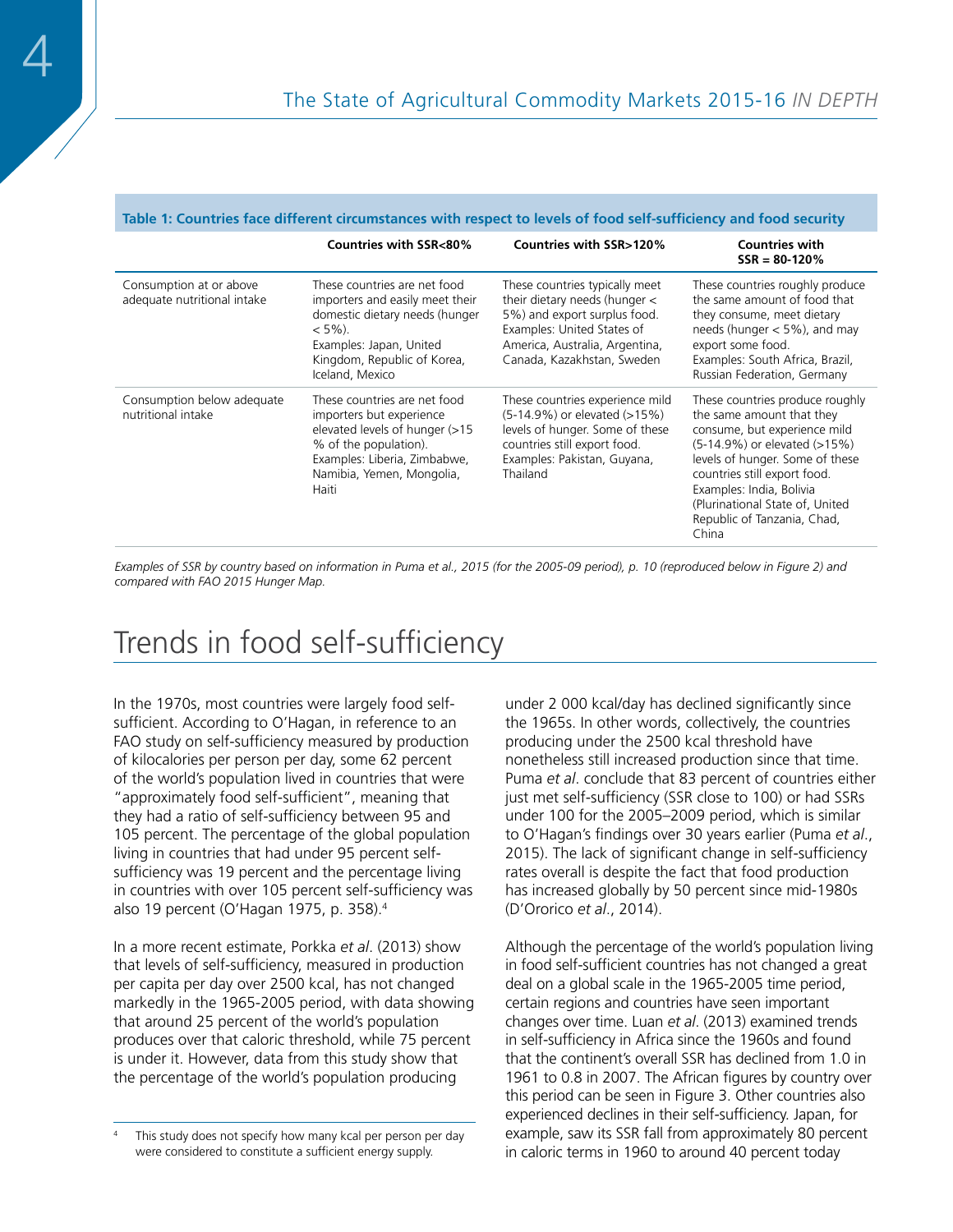![](_page_4_Figure_1.jpeg)

#### **Figure 2: World food self-sufficiency ratios by country, 2005-2009**

*Source*: Reproduced from Puma *et al*. 2015, based on FAO data. Licensed under Creative Commons: http://creativecommons.org/licenses/ by/3.0/, and available open access at: http://iopscience.iop.org/article/10.1088/1748-9326/10/2/024007/pdf.

![](_page_4_Figure_4.jpeg)

#### **Figure 3: Changes in African countries' SSR over time**

*Source*: Reproduced from Luan *et al*., 2013, based on FAO data. Licensed under Creative Commons: http://creativecommons.org/licenses/ by/3.0/, and available open access at: http://link.springer.com/article/10.1007%2Fs12571-013-0260-1.

(Kako, 2009). Other countries have seen increases in their levels of self-sufficiency over time. For example, Brazil, China and the Russian Federation and have seen an increase in their SSR since the 1980s (Puma *et al*., 2015; Porkka *et al*., 2013).

A number of countries are unable to increase their level of self-sufficiency due to their natural

resource endowments. Fader *et al.* conclude that approximately 66 countries today are not able to be self-sufficient due to natural resource constraints, including limited amounts of available cropland, water, and fertile soil (Fader *et al.,* 2013). Imports have been important for these countries to meet their food needs. Indeed, international food trade has increased dramatically in recent decades.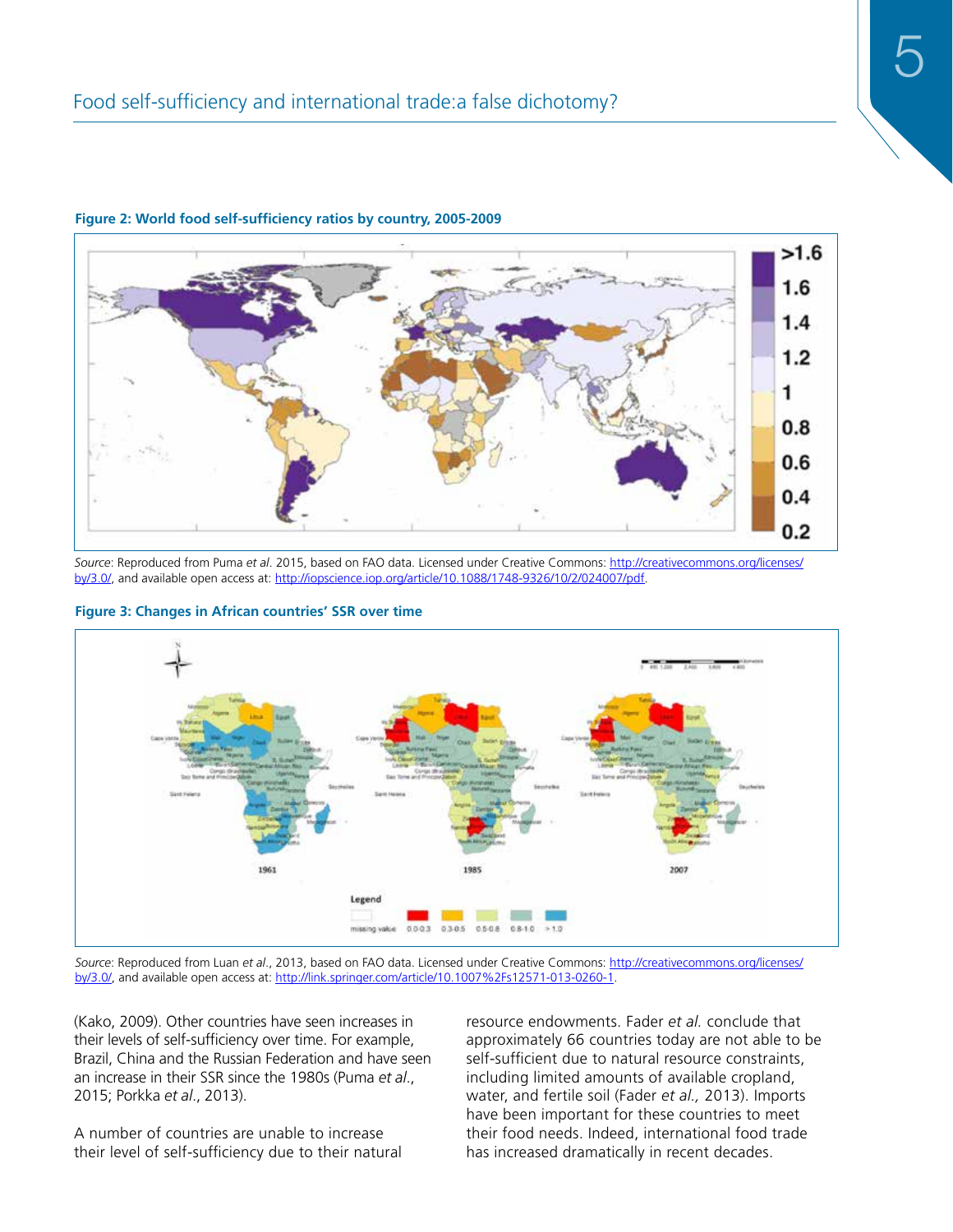D'Oroico *et al.* (2014) found that in the mid-1980s, around 15 percent of world food production was traded internationally, but by 2009 that figure had reached 23 percent. Fader *et al.* (2013) also estimate that 16 percent of the global population relies on international food trade to meet their food needs. Trade can thus provide an important backstop for those countries that cannot source all of their food domestically. It is also important to note, however, that there are also resource and environmental implications for those countries that export food crops to deficit regions (MacDonald *et al.,* 2015; Hertel *et al.,* 2014.).

Many developing countries, particularly those in Africa, have increasingly had to rely on imports for their food consumption needs, as shown by rising levels of food import dependence since the 1960s. This increase reflects declining levels of domestic food production as well as dietary shifts, demographic trends, and a

changing ability to purchase food on global markets with export earnings (Luan *et al.,* 2013; Rakotoarisoa *et al.,* 2011).

At the same time that food trade has increased, there has been a growing reliance on certain exporting countries as sources of staple food imports. There are relatively few exporters of rice and wheat, for example, on world markets, with just a handful of key exporting countries for each crop. A number of African countries, for instance, rely on Thailand for nearly all of their rice imports, while other developing countries rely on France for nearly all of their wheat imports (MacDonald, 2013; Puma *et al.*, 2015). Some studies show that this concentration of sources of food imports can contribute to heightened fragility in the global food system, which may make it more vulnerable to instability due to both natural and economic disturbances (Puma *et al.* 2015; MacDonald *et al.* 2015).

## Policy debates over food self-sufficiency

Debates over the utility of food self-sufficiency as a national policy goal are longstanding. Governments have historically prioritized food self-sufficiency in their agricultural and economic policies as a national security measure. Ensuring a measure of self-sufficiency in food can provide governments with a contingency against supply disruptions that may arise in the context of war, a decline in availability of food on international markets, or volatile food prices on international markets (FAO, 1996). Countries have also historically seen self-sufficiency as a politically expedient policy stance, as dependence on others for its food supply can leave a country in a vulnerable position on the world political stage, especially if those countries that export food threaten to withhold it for political reasons (O'Hagan 1975, p. 359). Countries may also prioritize food self-sufficiency as a means to bolster their farm sectors and support overall economic growth and development, as well as to bolster economic activity and incomes in rural areas.

Some economists have long argued that food selfsufficiency policies are misguided, on the grounds that policies designed to support it are typically inefficient and trade-distorting (Naylor and Falcon, 2010, p. 710). The implementation of trade restrictions, tariffs, and

subsidies in the name of food self-sufficiency are seen to be dangerous and costly policies. Many argue that such policies undermine food security in the long run because they close off opportunities to capture efficiency gains, which can result in lower food production and higher food prices. As such, critics stress that there is a direct trade-off between efficiency and self-sufficiency. Along these lines, a number of empirical studies have sought to demonstrate that it is more efficient to grow cash crops, such as cotton, and import food crops, like wheat, in countries like Sudan (Hassan *et al*., 2000). Others have stressed that a focus on achieving food self-sufficiency at the national level has diverted government attention from addressing household food security concerns (Von Braun and Paulino, 1990).

Despite these critiques, food self-sufficiency was widely accepted as an agricultural policy goal in 1970s. In the wake of the 1970s food crisis, when food prices climbed rapidly in the space of a few years, many countries adopted policies to bolster their food self-sufficiency. There was widespread support for this policy direction in international policy forums as shown by Resolution II of the 1974 World Food Conference. This Resolution explicitly called for increased food self-sufficiency: "…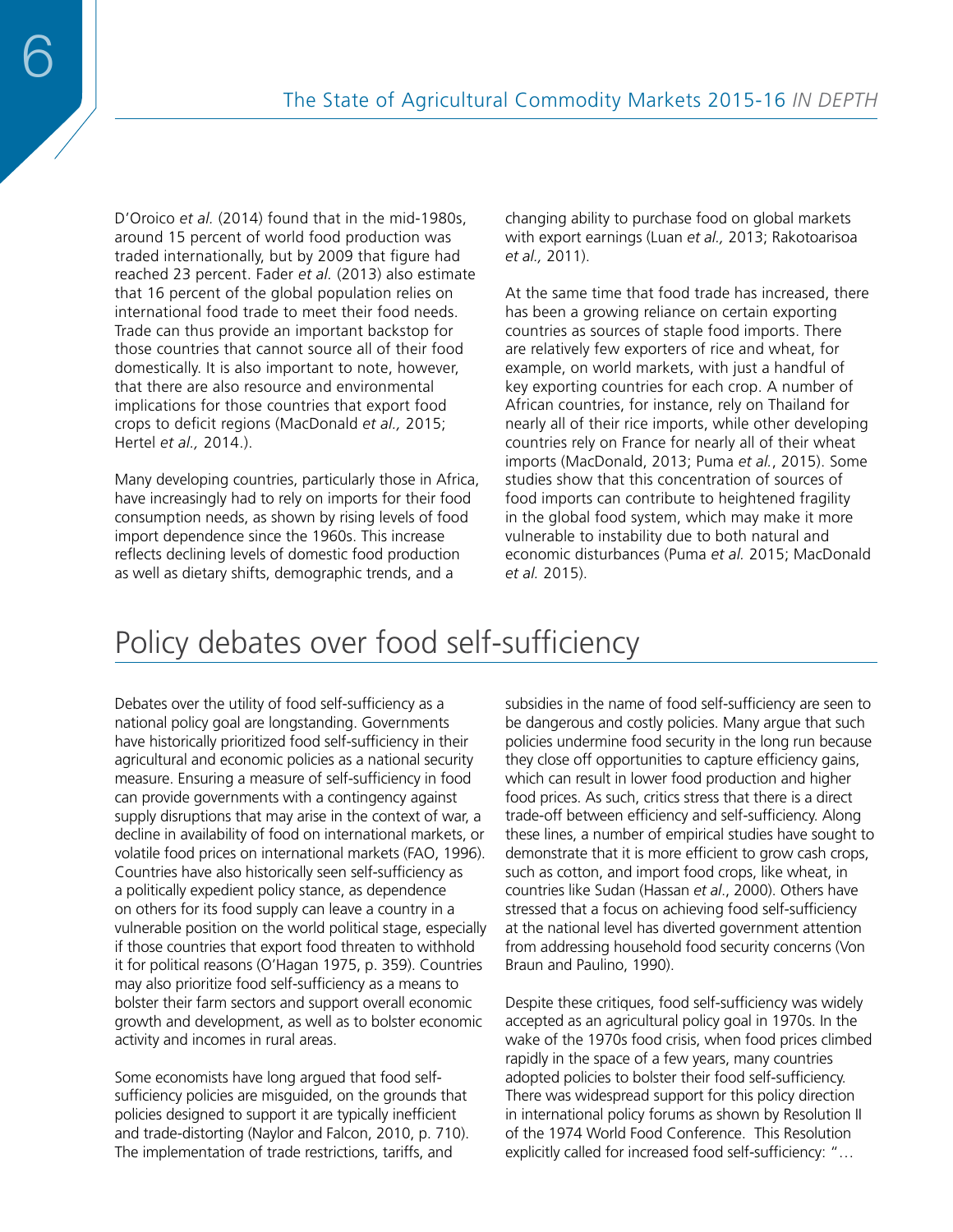striving in accordance with each country's respective conditions for the maximum possible degree of selfsufficiency in basic foods is the fundamental approach to the solution of the food problem of developing countries" ( O'Hagan, 1975, p. 360).

Food self-sufficiency as an agricultural policy goal fell out of favour with many countries in the 1980s up until the early 2000s. World commodity prices, including for food, were low and falling during most of this period. As such, economic policies that prioritized capturing market efficiencies gained political steam during this time. A number of countries became net importers of food after the 1980s, particularly in Africa where governments implementing programmes of structural adjustment were advised by the International Monetary Fund and the World Bank to focus their agricultural efforts on goods for which they had a comparative advantage, often including export crops (Clapp, 1997). Other countries that did not undertake adjustment programmes to the same extent and that had larger domestic markets – notably China, India, and the Republic of Korea – did not abandon their policies in support of food self-sufficiency, but were subject to criticism for what were perceived by economists as inefficiencies associated with those policies (Yang, 1989; Sen *et al*., 2002; Martin and McDonald, 1986).

Recent years have seen a resurgence of interest in the idea of food self-sufficiency. The 2007-08 food crisis

ushered in a new era of uncertainty on world food markets characterized by higher and more volatile food prices than was the case in the previous 30 years. In this context, many countries announced policies to bolster their levels of food self-sufficiency. These government sentiments were complemented by a growing social movement in support of food sovereignty that emerged in the 1990s and warned of the problems associated with an excessive reliance on international markets. Promoters of food sovereignty have expressed strong support for greater food self-sufficiency based on agro-ecological farming methods as a means by which to increase the resilience of local food systems (Wittman *et al*., 2010). A growing number of developing countries have explicitly endorsed the food sovereignty agenda in their national legislation, including Ecuador, Bolivia (Plurinational State of), Venezuela (Bolivarian Republic of), Nepal, Nicaragua, Mali and Senegal (Shattuck *et al*., 2015).

7

This renewed interest in food self-sufficiency has roused further critique from economists. Their arguments have tended to focus on pointing out the flaws in the extreme, isolationist version of self-sufficiency, a policy few countries adhere to in practice, as outlined above. A top Cargill executive noted on the eve of the 2009 World Food Summit that the idea that countries "can be self-sufficient in every single food is a nonsense" (Blas, 2009). Similarly, the *Economist* magazine called the idea of food self-sufficiency for China "nonsensical" (*Economist*, 2013).

## Towards a more balanced approach to evaluating food self-sufficiency policies

Conceptualizing food self-sufficiency as a continuum, rather than as an absolute state, more accurately reflects its actual policy application. In practice, countries often seek to achieve greater domestic food production as a proportion of their overall consumption, but they do so in a variety of ways, and rarely eschew all trade. Similarly, few countries disregard levels of domestic production and rely on international trade for all of their food needs. Understanding food self-sufficiency policies along a continuum, as illustrated in Figure 4, opens possibilities for a mix of policy choices and helps to move beyond the rigid, "either, or" nature of the debate.

Opening the conversation in this way also allows for a more objective assessment of the circumstances under which food self-sufficiency policies can be a sound policy choice for governments. Most countries adopt a mix of policy tools according to their own unique circumstances, taking a range of considerations into account including, but not limited to, economic costs and benefits.

Below is a list of some of the circumstances under which countries may want to promote greater food self-sufficiency due to the risks associated with excessive reliance on international trade:5

<sup>5</sup> Many of these concerns are noted in FAO, 1996 and FAO, 1999.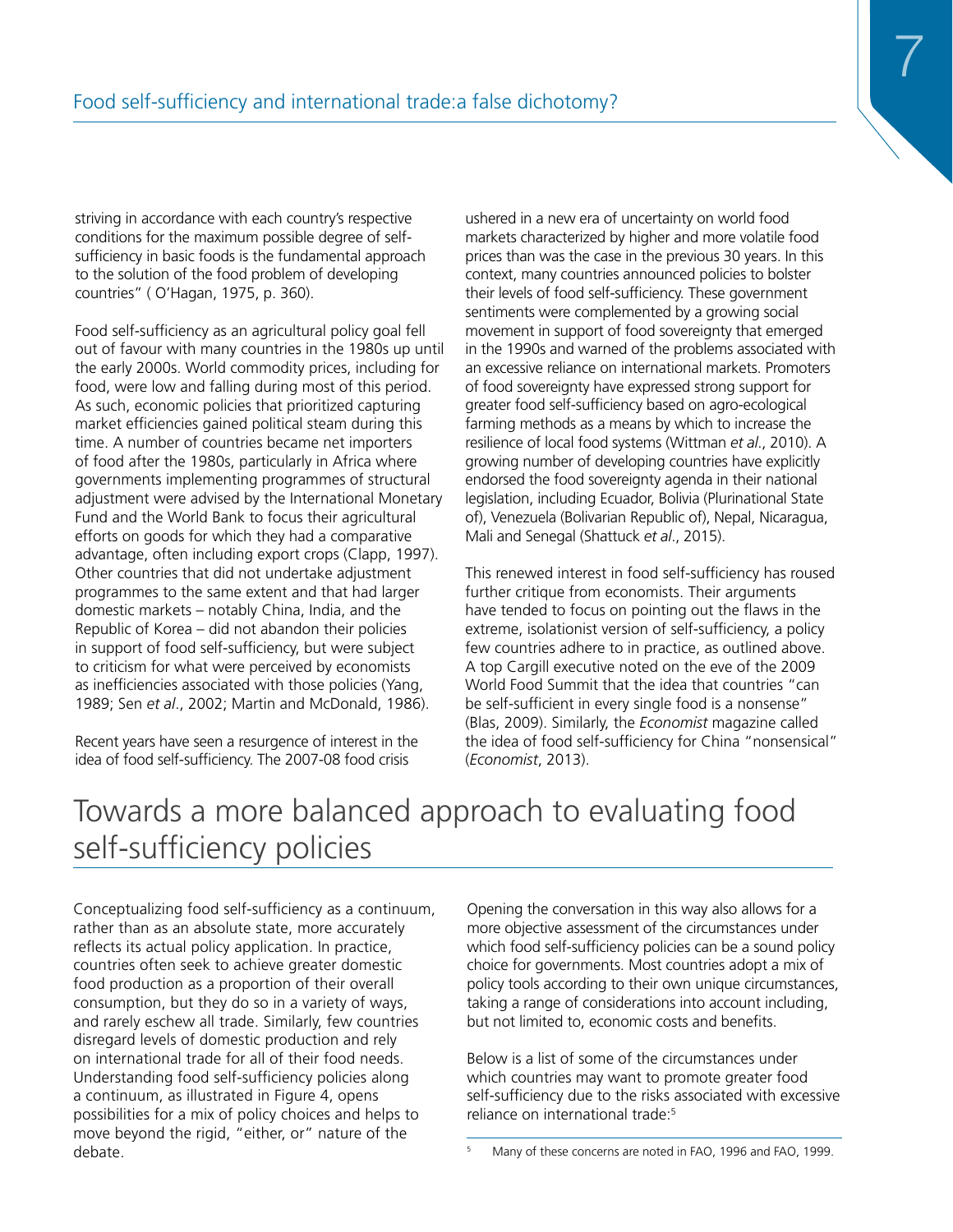#### **Figure 4: Policy continuum between food self-sufficiency and free trade**

![](_page_7_Figure_3.jpeg)

*Source*: Author.

- Situations where a substantial portion of the country's main staple crops are commodities that are only thinly traded on international markets, for example, rice. In these cases, excessive reliance on imports and/or reliance on only a few suppliers can be risky because shortages and/or price spikes are more likely to occur in response to supply disturbances. Under these circumstances, greater domestic production can reduce price and supply risks.
- Situations where countries have a large population and high demand for certain staple food commodities. In these cases, year-toyear fluctuations in the purchase of these food commodities on world markets by large countries can affect global food prices and have a negative impact both within that country as well as other countries. A self-sufficiency ratio close to 100 percent for such countries could contribute to more stable domestic as well as international food prices.
- Situations where countries that depend on food imports face declining terms of trade for the goods that they export. In these cases, excessive reliance on imports can result in declining domestic food availability and greater risk of hunger. Greater reliance on domestically produced food can help to ensure that food supplies do not dwindle if export earnings decline.
- Situations where countries face the threat of disrupted trade channels due to war or trade embargoes that may arise from political tensions. In these cases, greater reliance on self-production of food can provide an important supply contingency.
- Situations where countries that depend on food imports face consistently volatile world food prices that they cannot adequately cover with export earnings. If these countries have suitable

agricultural resources that are under-utilized, boosting domestic production can provide an important supply contingency that can help to stabilize domestic food prices.

- Situations where agricultural specialization for export is linked to environmental degradation and the costs of such degradation erodes the real value of export earnings. In such cases, policies to support more diverse farming systems that include food production can improve ecological services associated with agriculture, as well as provide a greater variety of domestically produced foodstuffs.
- Situations where countries rely excessively on cash crops or other non-food exports, especially when countries have little room for manoeuvre due to a large field of exporters of those same products. In such cases, diversifying domestic agriculture to include food crops can be beneficial for domestic food supply and provide more stable livelihoods for rural communities.

Policies designed to boost domestic production as a percentage of consumption in these types of situations are justified not only on the grounds that they can contribute to domestic food security and foster more stable societies, but also because there are sound economic reasons to do so (FAO, 1999, Chapter 1).

Which tools countries may choose to implement on this issue will depend on the resources available to them. Even if they may agree that boosting domestic production is advisable in some cases, many economists would reject the use of trade restrictive policies to achieve it. Not all countries, however, have equal access to the same policy tools to achieve their goals. Wealthier countries may be able to provide substantial investment to boost domestic production in support of greater levels of food self-sufficiency in ways that are considered to be non-trade distorting. Poorer countries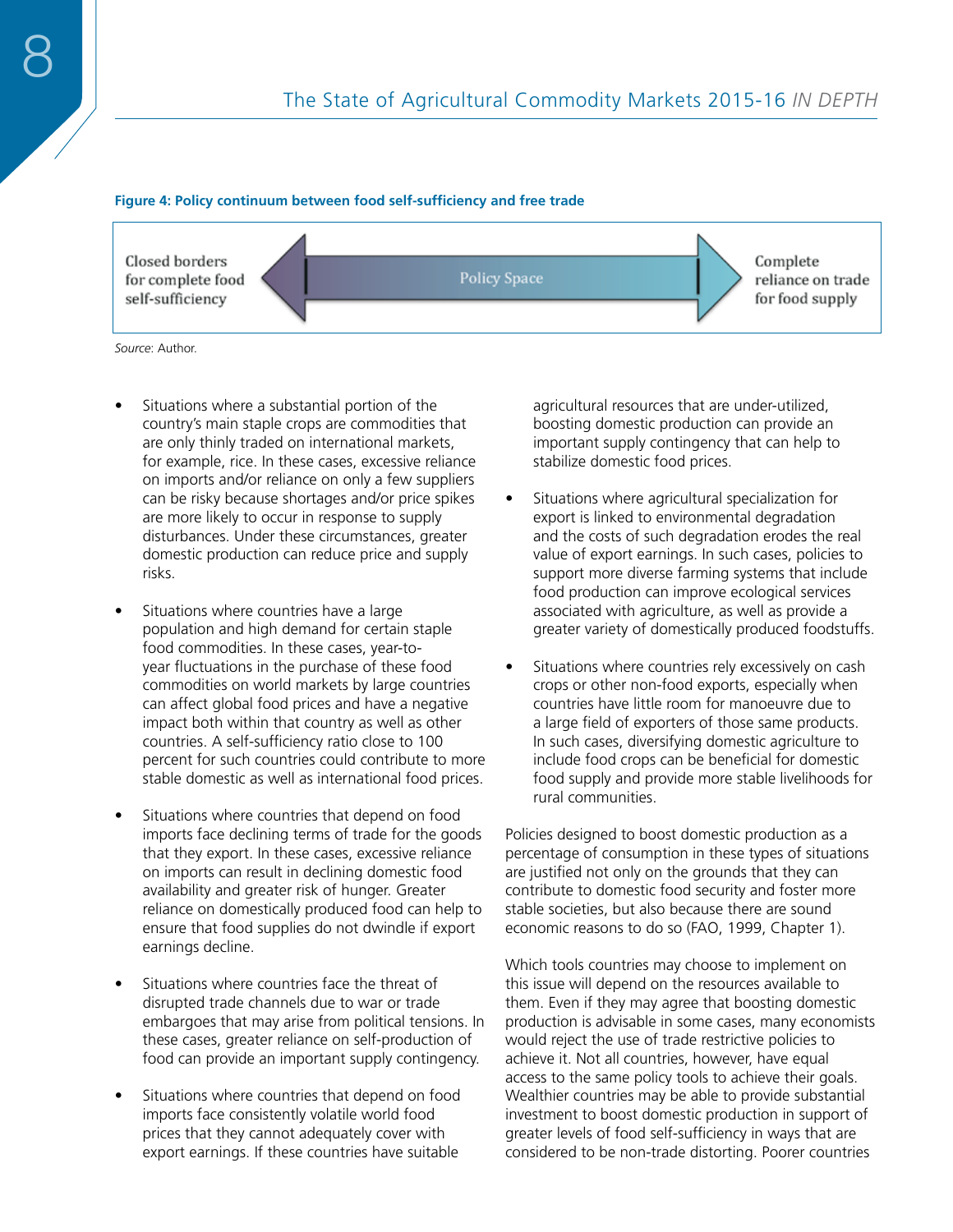with fewer resources at their disposal may find that they have access to a more limited range of policy tools, including trade-restrictive measures, in situations where they would benefit from greater self-sufficiency. In cases where more open trade policies exacerbate the risks outlined above, careful and balanced evaluation, based on detailed assessment of the unique constraints facing individual countries, can help to determine the most appropriate mix of policies.

Countries may also seek to follow different strategies along the policy continuum at different times in their development trajectory, depending on how their circumstances change over time. A country may wish to temporarily restrict some aspects of its food trade in order to foster a structural change in its agricultural

sector that boosts domestic food production, for example, and subsequently pursue more open trade once that adjustment has taken place. Indeed, often food self-sufficiency is not the main policy objective of countries that are aiming to increase domestic production and are justifying their trade policies on the basis of the need to promote diversification, employment creation, industrial upgrading, and overall economic transformation. Without adequate policy space and flexibility, countries in the situations outlined above are likely to find themselves facing the heightened risks associated with excessive reliance on international trade, which can have a direct impact on their food security, their economies, and their political stability.

## Concluding remarks

In its broadest terms, food self-sufficiency refers to a country's capacity to meet its own food needs from domestic production. It is typically measured either by the proportion of a country's food consumption that is met by domestic production, or by per capita food production per day at the level of an adequate diet.

Food self-sufficiency is often presented as an extreme and isolationist concept by its critics, who see it as inefficient and trade distorting. In practice, however, many countries seeking to improve their food selfsufficiency do so in the context of international trade. The aim is not to produce 100 percent of their food on domestic soil, but rather to increase domestic capacity to produce food, even if the country engages in food

imports and exports. The narrow focus of the debate fosters an "either, or" approach that downplays the real concerns of many countries regarding their domestic food production and its implications for their food security, political stability, and economic development.

Conceptualizing food self-sufficiency as a continuum, rather than an absolute state, can help to open up the debate and provide a more open-ended assessment of the conditions under which excessive reliance on international trade poses risks, and policies in support of greater food self-sufficiency are warranted. The choice of tools to achieve this goal in these cases will require careful evaluation to weigh the costs and benefits.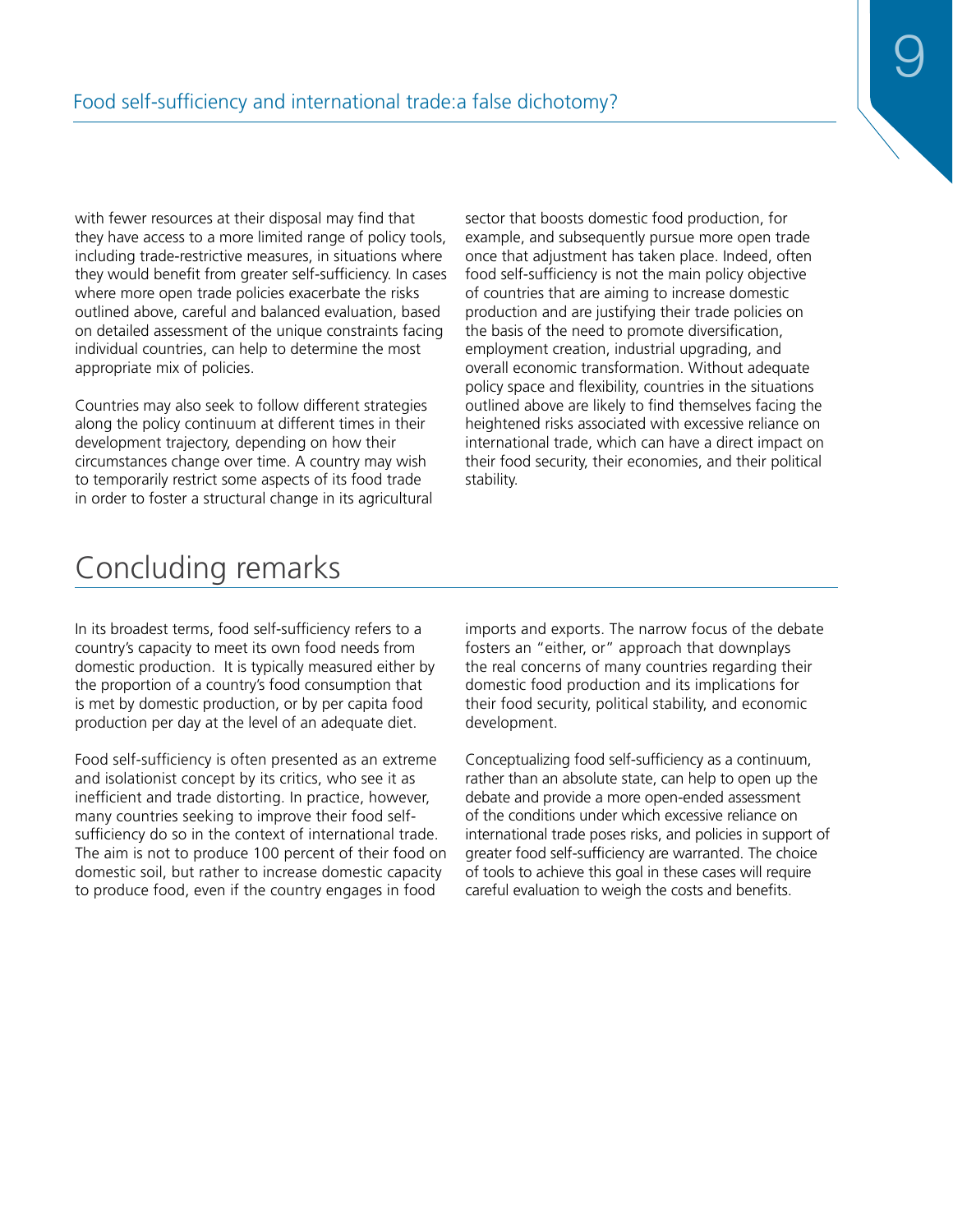### References

- Blas, J. 2009. Cargill warns on self-sufficiency. *Financial Times*. 10 November.
- Clapp, J. 1997. *Adjustment and agriculture in Africa: farmers, the state and the World Bank in Guinea*. New York, USA, Palgrave Macmillan.
- D'Odorico, P., Carr, J.A., Laio, F., Ridolfi, L. & Vandoni, S. 2014. Feeding humanity through global food trade. *Earth's Future*, 2(9): 458–69.
- Economist. 2013. As China globalises, some still think it should be self-sufficient in food. October 26. Available at: http://www.economist.com/news/ china/21588436-china-globalises-some-still-think-itshould-be-self-sufficient-food-daily-bread (accessed 7 July 2015).
- Fader, M., Gerten, D., Krause, M., Lucht, W. & Cramer, W. 2013. Spatial decoupling of agricultural production and consumption: quantifying dependences of countries on food imports due to domestic land and water constraints. *Environmental Research Letters*, 8(1): 014046.
- FAO. 1996. *Food and international trade*. Technical background document. Available at: http://www. fao.org/docrep/003/w2612e/w2612e12.htm (accessed 7 July 2015).
- FAO. 1999. *Implications of economic policy for food security: a training manual*. Available at: http://www. fao.org/docrep/004/x3936e/x3936e03.htm (accessed 7 July 2015).
- FAO. 2003. *Trade reforms and food security: conceptualizing the linkages*. Rome: FAO. Available at ftp://ftp.fao.org/docrep/fao/005/y4671e/ y4671e00.pdf (accessed 7 July 2015).
- FAO. 2012. *FAO Statistical Pocketbook 2012*. Available at: http://www.fao.org/docrep/016/i2493e/i2493e. pdf (accessed 7 July 2015).
- FAO. 2015a. *The Democratic People's Republic of Korea: outlook for food supply and demand in 2014/15*. GIEWS Update. 3 February. Available at: http://www.fao.org/giews/english/ shortnews/20150203DPRK.pdf (accessed 7 July 2015).
- FAO. 2015b. FAO 2015 *Hunger Map*. Available at: http://www.fao.org/hunger/en/ (accessed 7 July 2015).
- H., Rashid M., Faki, H. & Byerlee, D. 2000. The tradeoff between economic efficiency and food selfsufficiency in using Sudan's irrigated land resources. *Food Policy*, 25(1): 35–54.
- Hertel, T.W., Ramankutty, N. & Baldos, U.L.C.. 2014. Global market integration increases likelihood that a future African Green Revolution could increase crop land use and CO<sub>2</sub> emissions. *Proceedings of the National Academy of Sciences*, 111(38): 13799–804.
- Josling, T. 1975. The world food problem. *Food Policy*, 1 (1): 3–14.
- Kako, T. 2009. Sharp decline in the food self-sufficiency ratio in Japan and its future prospects. Paper presented at the International Association of Agricultural Economists Conference. Beijing, China. August. Available at: http://ageconsearch.umn.edu/ bitstream/51570/2/kako%20Sharp%20decline%20 in%20food%20self-sufficiency1.pdf (accessed 7 July 2015).
- Luan, Y., Cui, X. & Ferrat, M. 2013. Historical trends of food self-sufficiency in Africa. *Food Security*, 5(3): 393–405.
- MacDonald, G.K. 2013. Eating on an Interconnected Planet. *Environmental Research Letters*, 8(2): 021002.
- MacDonald, G.K., Brauman, K.A., Sun, S., Kimberly, Carlson, M., Cassidy, E.S., Gerber, J.S. and West, P.C. 2015. Rethinking agricultural trade relationships in an era of globalization. *BioScience*, 65 (3): 275–89.
- Martin, M.V. & McDonald, J.A., 1986. Food grain policy in the Republic of Korea: the economic costs of self-sufficiency. *Economic Development and Cultural Change*, 34(2).
- Naylor, R.L. & Falcon, W.P., 2010. Food security in an era of economic volatility. *Population and Development Review*, 36(4): 693–723.
- O'Hagan, J.P. 1975. National self-sufficiency in food. *Food Policy*, 1(5): 355–66.
- Porkka, M., Kummu, M., Siebert, S. & Varis, O. 2013. From food insufficiency towards trade dependency: a historical analysis of global food availability. *PLoS ONE*, 8(12): e82714.